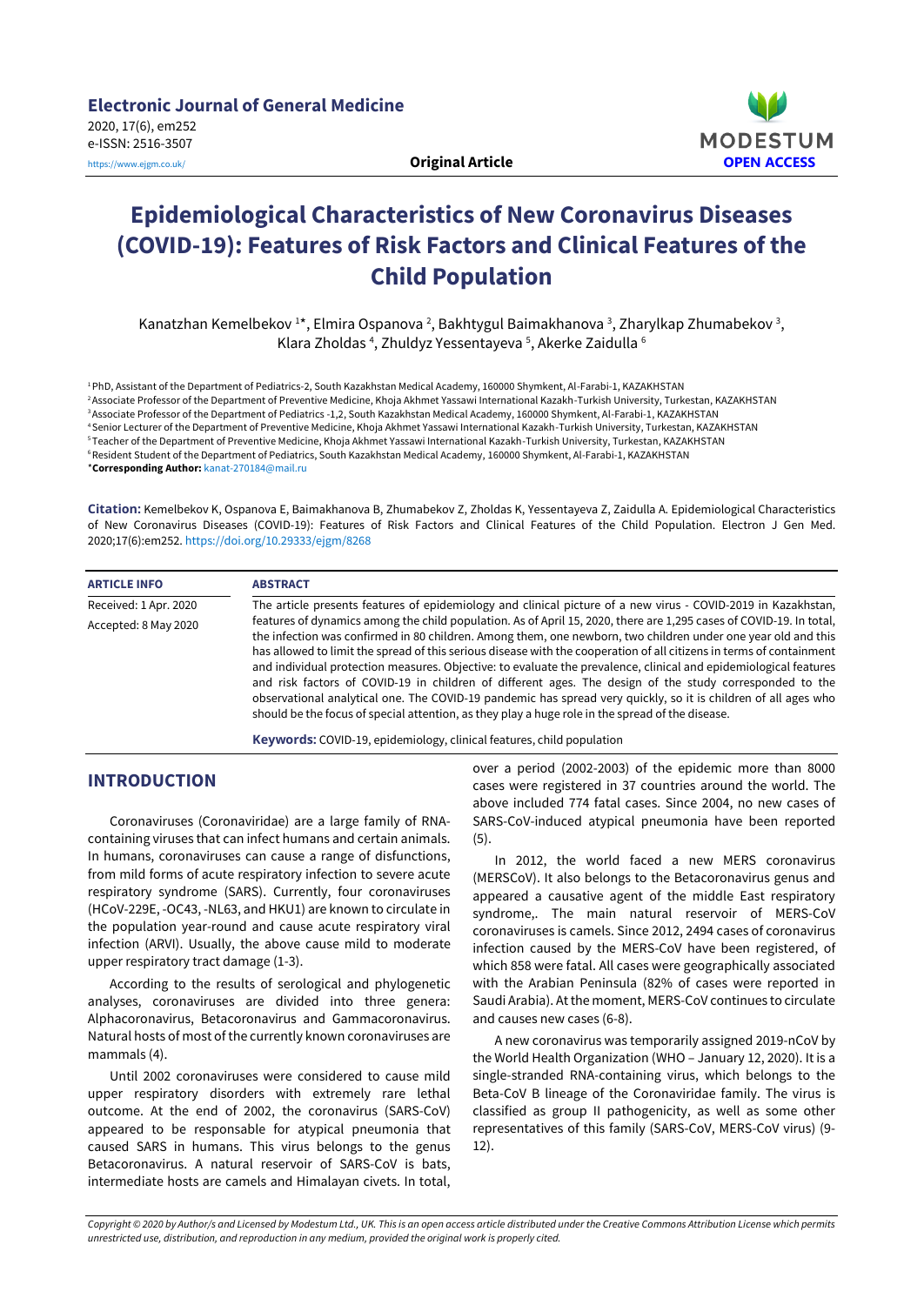**Table 1.** Some data on the incidence of COVID-19 children by country as of 31.03.2020 (IPA, unpublished data)

| Country                                                                           | Number of sick children with COVID-19                                                                    |
|-----------------------------------------------------------------------------------|----------------------------------------------------------------------------------------------------------|
| India                                                                             | 0 (adults only)                                                                                          |
| Turkey                                                                            | 0 (adults only)                                                                                          |
| Romania                                                                           | Several cases, no deaths                                                                                 |
| Sudan                                                                             | 0 (adults only)                                                                                          |
| Albania                                                                           | Several cases, no deaths                                                                                 |
| Ghana                                                                             | 0 (adults only)                                                                                          |
| Ivory Coast                                                                       | 0 (adults only)                                                                                          |
| Niger                                                                             | 0 (adults only)                                                                                          |
| Serbia                                                                            | 2 newborns                                                                                               |
| Malaysia                                                                          | 40 children with positive tests for coronavirus, non-severe (among adults - 1796 cases and 21            |
|                                                                                   | deaths)                                                                                                  |
| Lebanon                                                                           | 1 child 2 years old, mild condition                                                                      |
| Uganda                                                                            | 1 baby                                                                                                   |
| Sri lanka                                                                         | 7 children (6 returned from Italy, 1 child from a family with a sick person), in the country 102         |
|                                                                                   | cases in adults                                                                                          |
| Nigeria                                                                           | 1 baby 1.5 months old, arrived from USA                                                                  |
| Ecuador                                                                           | The first lethal outcome of a 7-month-old child                                                          |
| Morocco                                                                           | 4-year-old boy (currently in an intensive care with a respiratory support)                               |
| <b>USA</b>                                                                        | 2 children in the intensive care unit (1 on CPA, the other is intubated), a father of the first child is |
|                                                                                   | also on a mechanical ventilation                                                                         |
| Lebanon and Pakistan reported a decrease in<br>the number of new cases 2 days ago | Paediatric associations in these countries believe that the peak of morbidity has passed                 |

Coronavirus 2019-nCoV is presumed to be a bat - unknown origin recombinant virus. The 2019-nCoV genetic sequence is at least 70% similar to that of the SARS-CoV.

DFTB – dontforgetthebubbles.com scientific media project conducted a broad analysis of scientific articles related to the pediatric aspects of infection caused by SARS-CoV-2 or COVID-19. From March 27, 2020 it is known that children get sick with COVID-19, as well as adults. Boys get sick a little more often. Usually the disease in children is asymptomatic or accompanied with minimal subclinical symptoms. Out of 10 sick children the symptoms include fever in 6, sore throat in 4 and, rhinorrhea (runny nose, nasal congestion), stool disorders, vomiting in about one. Fever and other symptoms pass quickly enough. Oftenly, children have fever for 2-4 days, although in some cases it may be a week or longer (13-17).

A severe disease course is observed in 2-3 children out of 100, designated by the WHO as a "very small proportion". The severe course may require oxygen supply, or use of artificial lung ventilation, or extracorporeal membrane oxygenation (ECMO), as well as other fairly intensive medical measures. The small number of described cases allows us for assume that risk of severe course is increased in children who sufferfrom certain acute or chronic diseases (1,18).

Laboratory data showed that COVID-19 infection is manifested differently in children as compared to adults. The clinical picture in children is not clear and univocal. Mostly, a decrease of blood lymphocyte concentration is rare; oftenly, normal or slightly increased blood lymphocyte concentration is seen; also, non-specific inflammatory markers such as Creactive protein (CRP) and procalcitonin are oftenly slightly increased; quite often there is a slight increase in blood liver transaminase concentration (ALT and AST) (2,19,20).

Since the beginning of the new coronavirus panidemic in People's Republic of China (PRC) and as of January 30, 2020 15238 people fell ill in 31 provinces of PRC. The diagnosis (Polymerase Chain Reaction) was confirmed in 9692 patients (including 1527 patients who had a severe illness, 213 who died). At the same time, 28 (0.18%) cases of new infection were registered among children from birth to 17 years of age (1, 2). Certainly, the epidemic in China has affected a significantly larger number of people (as of the end of March there were more than 81500 confirmed cases, 3300 deaths, 583000 and 383000 deaths in the world. respectively). However, these first data are important in terms of the ratio of cases/confirmed diagnoses/severe course/deaths and, undoubtedly, adults/children ratio (21,22).

The first cases of COVID-19 infection were registered in Kazakhstan on March 13, 2020.

According to the official statistics, as of April 5, 662 cases of COVID-19 infection were registered in Kazakhstan. Out of the above, 45 were children (6.7±0.09%), 46 patients recovered (6.9±0.01%) and 6 patients died (0.9±0.003%) (23-26).

Another critical aspect is the appropriate diagnosis, treatment and prevention of COVID-19 infection in children. This is to exclude inappropriate diagnostics, inappropriately excessive or insufficient therapy, as well as to reduce the morbidity. The situation with the "pediatric COVID-19 epidemic" in PRC is repeated in other countries. For example, in Italy today 300 COVID-19 infected children, mostly expressed not complicated cases resulted and no deaths.

In the new borns to 9 years old group, fatal cases have not yet been registered at all. In Spain (analysis of 221 cases between the age of 10 to 19), one child died. Korea does not report deaths underthe age of 30 at all. China – in the first week of February, a 14-year-old boy died in Hubei province. So far, the most extensive data have been received from China.The data from 2143 clinical cases in China contain 731 laboratoryconfirmed cases. Cases of childbirth against the background of COVID-19 are described. More than 50 women delivered while infected with COVID19. In some of the above cases COVID19 was detected in newborns, Nevertheless, in the vast majority of the above cases no vertical child mother - transmission was seen (16-19).

There are limited data that suggest that against the background of COVID-19 a risk of premature birth is slightly increased. However, in such cases, the virus was not detected in newborns, a reason and a connection with COVID-19 of premature birth is not yet clear. A role of children in the spread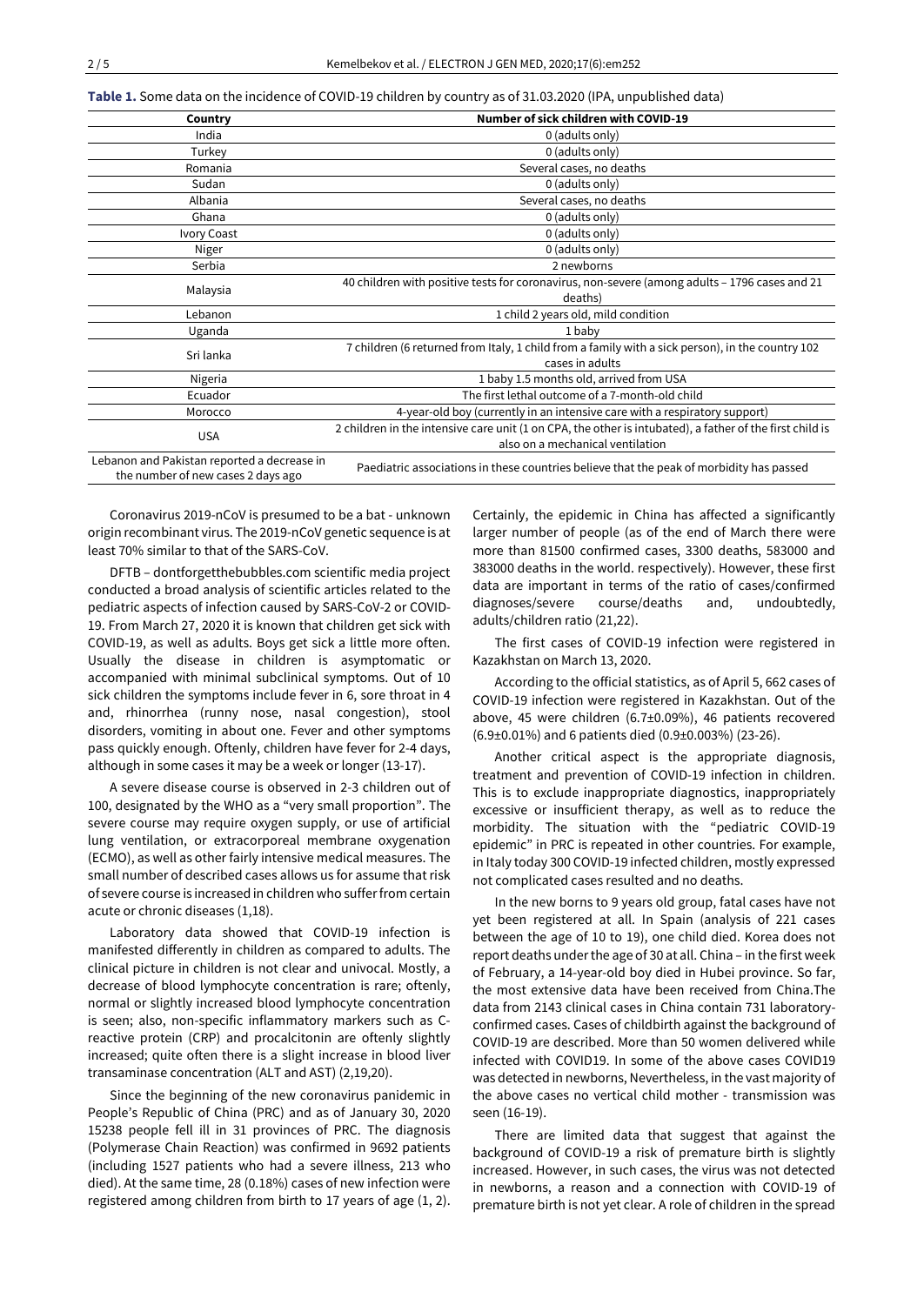of infection is not clear, but it seems to be small. It should be borne in mind that children may be carriers of the virus without, or having minimal manifestations of infection. Therefore, it has to be kept in mind and attempted to eliminate contact between children and older people. If such contacts are unavoidable, high personal hygiene level and wearing masks are important. A possibility of fecal-oral transmission of SARS-CoV-2 has not been established. Neveretheless, at the moment it is not excluded by experts, since the virus was detected in feces of children within weeks after a disappearance of symptoms of COVID-19 (12).

A relatively small number of COVID-19 cases caused by SARS-CoV-2 infection were reported in children compared to the total number of cases in the general population. As of February 20, 2020, 2.4% of 75,465 confirmed and suspected cases in China, occurred among people under 19 years of age. A conducted analysis in a major city in southern China suggests that among all the disease cases, the proportion of children under the age of 15 may have increased from 2% to 13% from the beginning to the end of the epidemic outbreak (14).

Of the cases reported to date in China, most children have had contact with household members with the confirmed COVID-19. In one case, a three-month-old child visited a medical facility before COVID-19 was confirmed. The above was considered the first case in a family cluster. The source of infection (health care or community) was not identified. At least one child, who mainly had gastrointestinal symptoms, sought help from several outpatient medical centers before becoming the confirmed case.

The majority of confirmed cases occurred in adults, during previous outbreaks caused by related zoonotic betacoronaviruses. The above led to severe acute respiratory syndrome (SARS) and middle East respiratory syndrome (MERS), During the SARS epidemic in 2002-2003, less than 5% of cases were diagnosed in patients younger than 18 years of age. It is believed that most cases of SARS in patients younger than 18 years old occurred as a result of transmission from households. Although, some cases were acquired in hospital. It is also believed that most cases of MERS-CoV in children are associated with transmission of infection from households. Children may play a role in the spread of SARS-2 in the community. In one report that examined 10 infected children in China, SARS-CoV-2 ribonucleic acid (RNA) was detected in respiratory samples up to 22 days and in stool up to 30 days after the onset of symptoms. The case report of 6-month-old baby describes the detection of SARS-CoV-2 RNA in blood, stool and several nasopharyngeal swab samples. However, the only documented manifestation of the disease in the child was a constant temperature of 38.5° C (101.3° F). Viral culture was not sown on samples in these reports. Thus, it is unclear whether persistent or asymptomatic RNA detection is the potentially transmissible virus. It is currently unknown whether differences in the reported frequency of confirmed COVID-19 among children and adults in China are related to exposure. For instance, children are less likely to care for sick contacts, disease severity, testing or surveillance. The presented symptoms differ in case definitions for surveillance or diagnosis (13-17).

#### **Clinical Course and Complications in Children**

There are only a few articles concerning COVID-19 cases in the children's population published in the world. All of them are describing mainly patients from China. In this review

patients from Kazakhstan are mentioned more often than others.

According to the latest epidemiological data, an incubation period in children is 5-7 days, insted of 1-14 days. All patients in PRC, the youngest of whom was 1.5 months old, had close contacts or were from the outbreak epicenter, including the family one. A small number of patients had fever, unproductive cough and signs of "general intoxication", while other patients had an asymptomatic clinical picture. A very small number of sick children had nasal congestion, rhinorrhea, the upper respiratory tract or nausea, vomiting, abdominal pain or discomfort, diarrhea the gastrointestinal tract symptoms. Single patients were registered with bronchitis, while there were no cases of viral pneumonia, the symptoms of lower respiratory tract damage.

In general, coronavirus infection had a light clinical picture in children, with recovery occurred within 1-2 weeks. It is noteworthy that until the end of February 2020, no newborns delivered by mothers with established COVID-19 infection had a positive result for the pathogen, which refutes the theory of SARS-CoV-2 transplacental transmission. No disease cases were registered among newborns. Later, there were publications describimg a positive test of the pathogen RNA in a newborn, 36 hours after birth (13). Since it was too delayed and the placenta and umbilical cord tissues did not contain RNA virus, the authors were not inclined to consider this fact as evidence of intrauterine infection. The same interpretation was given by the authors in their newspaper article and by the authors who described 10 other newborns with positive tests for SARS CoV-2 (14,15).

Definitely, the clinical picture of a new infection in the child population should be carefully monitored with the opportunity of rapid response to new facts (16, 17). It is noteworthy that in previous epidemics of coronavirus infection (SARS and MERS), deaths in the child population were observed. However, the mortality rate of patients was significantly higher than in the current pandemic (approximately 30% for MERS and 8.5% for SARS, compared to 2.5-4.5% for COVID-19) (19-21).

#### **Epidemiological History**

- children who have traveled or lived in the epicentrum of the coronavirus infection for 14 days prior to the onset of the disease;
- children who were in contact with people from the epicentrum of infection with high fever or respiratory symptoms;
- children from families or other cluster foci of the new viral disease;
- newborns who were born to mothers infected with the new coronavirus infection.

#### **Clinical Manifestations**

- 1. Fever, although many pediatric patients show a subfebrile or normal temperature, unproductive cough, fatigue
- 2. Changes on the radiograph
- 3. In the onset of the disease, usual clinical blood analyses to detect leukopenia and/or lymphopenia are valuable
- 4. Other causative agents that may lead to similar clinical symptoms have not been identified.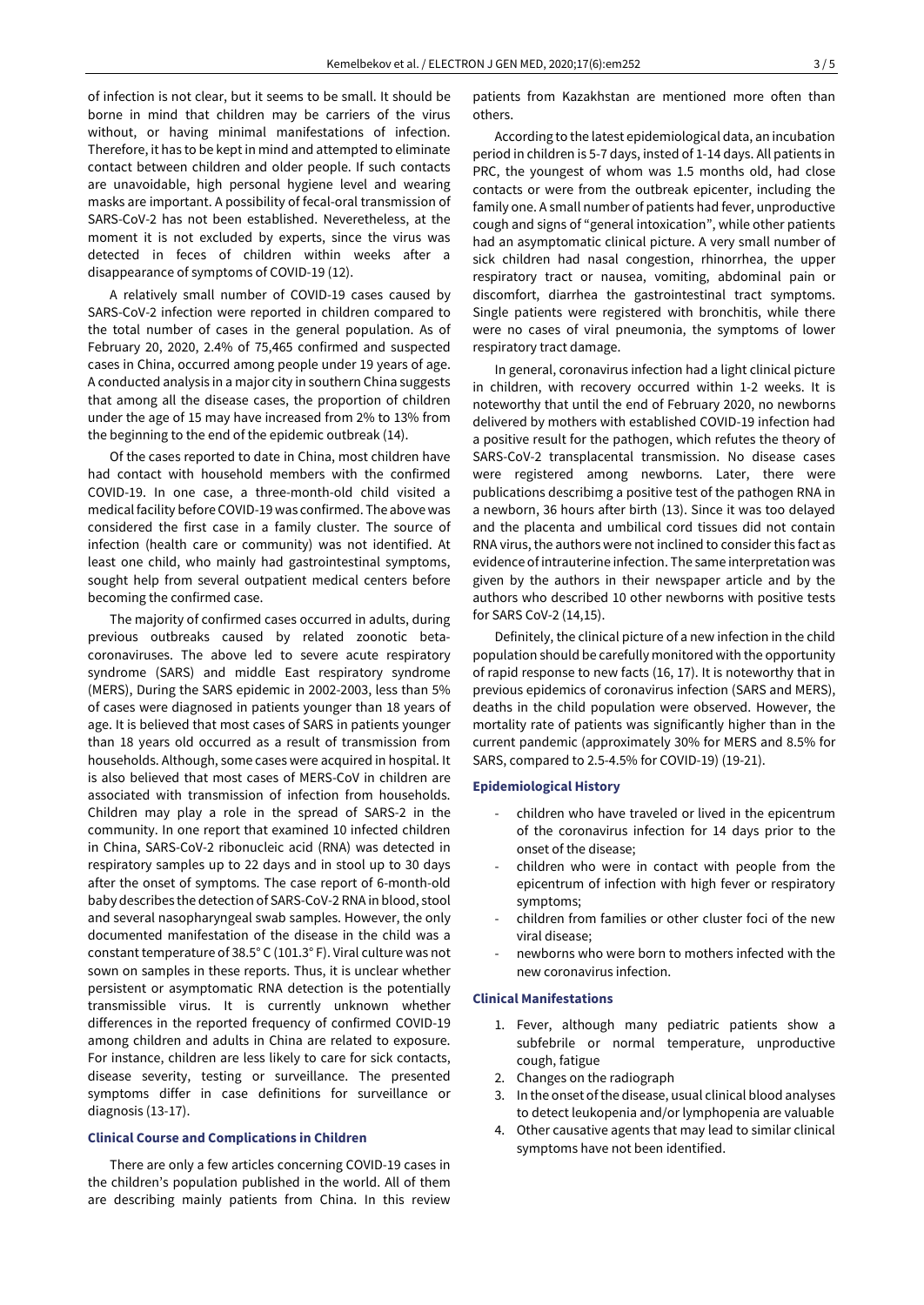### **Confimation of Diagnosis**

- 1. SARS-CoV-2 positive RT-PCR blood or respiratory tract tissue samples
- 2. Sequencing of respiratory tract tissue or blood samples is highly homologous for SARS-CoV-2 detection.

### **Clinical Classification**

- 1. Asymptomatic infection (children with the SARS-CoV-2 positive test expressing no symptoms)
- 2. Acute viral infection of the upper respiratory tract (children with fever, cough, sore throat, nasal congestion, headache, fatigue, myalgia, discomfort, etc., but without radiological signs of pneumonia or symptoms of sepsis)
- 3. Mild pneumonia (children with or without fever, respiratory symptoms like cough, etc., radiological signs of pneumonia, but no signs of severe pneumonia)
- 4. Severe pneumonia
	- a. increasing shortness of breath  $>$  / = 70 per minute forthe first year of life children, >/=50 per minute for a year old or older not crying children who are not at fever pitch;
	- b. reduced saturation <92%;
	- c. hypoxia: respiratory support (nasal cannula, etc.), cyanosis, intermittent breathing with episodes of apnea;

## **Early Detection of Critical Cases (Similar to Community-Acquired Pneumonia)**

Risk groups for a development of a severe course of the disease should include children with congenital heart disease, bronchopulmonary dysplasia, respiratory tract defects, anemia/abnormal hemoglobin levels, severe malnutrition, immunodeficiency. Also, children who were treated by immunosuppressive therapy for a long time, and contactacted with COVID-19 patients, should be included in the risk groups, as well as those having one of the following symptoms:

- 1. Shortness of breath: >/= 60 for children younger than 2 months old, > 50 per minute for 2-12 months old children, > 40 per minute for 1-5 years old children, > 30 per minute for children younger than 5 years old (regardless of crying or fever episode)
- 2. Decreased saturation </=92%
- 3. Fever over 3-5 days
- 4. Violation of consciousness (weak reaction to others, lethargy, etc.)
- 5. Increasing blood enzyme concentrations (hepatic, myocardial, LDH, etc.)
- 6. Unexplained metabolic acidosis
- 7. Changes detected in the chest x-ray (in the form of bilateral or multi-lobe infiltrative changes, pleural effusion or rapid increase in changes)
- 8. The age of a child younger than 3 months
- 9. Mulfunction of other organs and systems
- 10. Co-infection with another virus and/or bacteria

Based on limited reports from China, COVID-19 complications appear to be milder among children, as compared to adults. Severe complications, including acute respiratory distress syndrome, septic shock, etc, were reported only in one case,a 13-month-old child with confirmed COVID-19. Other reports describe a mild course of the disease, including in infants. As of February 20, 2020, only one of 2114 deaths among 55924 confirmed cases of COVID-19 in China occurred among children under the age of 20. No other details concerning the above patient have been provided (9,19).

Chest X-rays of children with COVID-19 show spotty infiltrates corresponding to viral pneumonia. Chest CT scans showed nodular opacities of ground glass.

Prevailing signs and symptoms of COVID-19 reported to date among all patients are similar to other viral respiratory infections. These include fever, cough and shortness of breath. Gastrointestinal symptoms, including abdominal pain, diarrhea, nausea and vomiting, have been reported in a minority of adult patients (15).

According to the reports of nine hospitalized babies with confirmed COVID-19, in China, only half mention fever. Presently, at least one child had mainly gastrointestinal symptoms of vomiting, diarrhea and anorexia at initial presentation. To date, several reports of children with asymptomatic SARS-CoV-2 infection have been received. Data on pediatric cases of ARVI and SARS also show milder symptoms among children as compared to adults. In addition, adolescents with ARVI had more severe symptoms compared to younger children. A concurrent detection of other respiratory pathogens, including influenza, respiratory syncytial virus and Mycoplasma pneumoniae has been described in children with COVID-19. Signs and symptoms of COVID-19 in children may be similar to those of common viral respiratory infections or other childhood diseases. It is important for pediatricians to have a justified suspicion of COVID-19 infection, though to continue consiedirng and searching for other diagnoses, such as flu (14).

During the SARS outbreak in 2003-2004, patients younger than 12 years of age suffered from milder and shorter illnesses than adults, and no deaths were reported. Death was rare among children with SARS. One death from SARS was reported in a child with cystic fibrosis, respiratory samples of whom were positive for influenza A (H1N1)pdm09 and multidrugresistant Pseudomonas aeruginosa (18).

Although symptoms and course of the COVID-19 disease are milder in children than in adults, it is unknown whether the increased disease severity put children with underlying medical conditions at risk.

## **CONCLUSIONS**

The COVID-19 epidemic has spread very quickly. In that way, at the end of January infected children in PRC accounted for a very small part of cases (about 0.18%). The above had mild symptoms, and more often were asymptomatic carriers. However, in Kazakhstan, according to the statistics, there are 2,8 times more COVID-19 infected children. The refore, children of any age should receive special attention, since they play a huge role in spreading the disease.

# **REFERENCES**

1. World Health Organization and United Nations Children's Fund, 'Joint Monitoring Programme', WHO and UNICEF, Geneva and New York (NY). Available at: <https://washdata.org/> (Accessed: 21 March 2020).